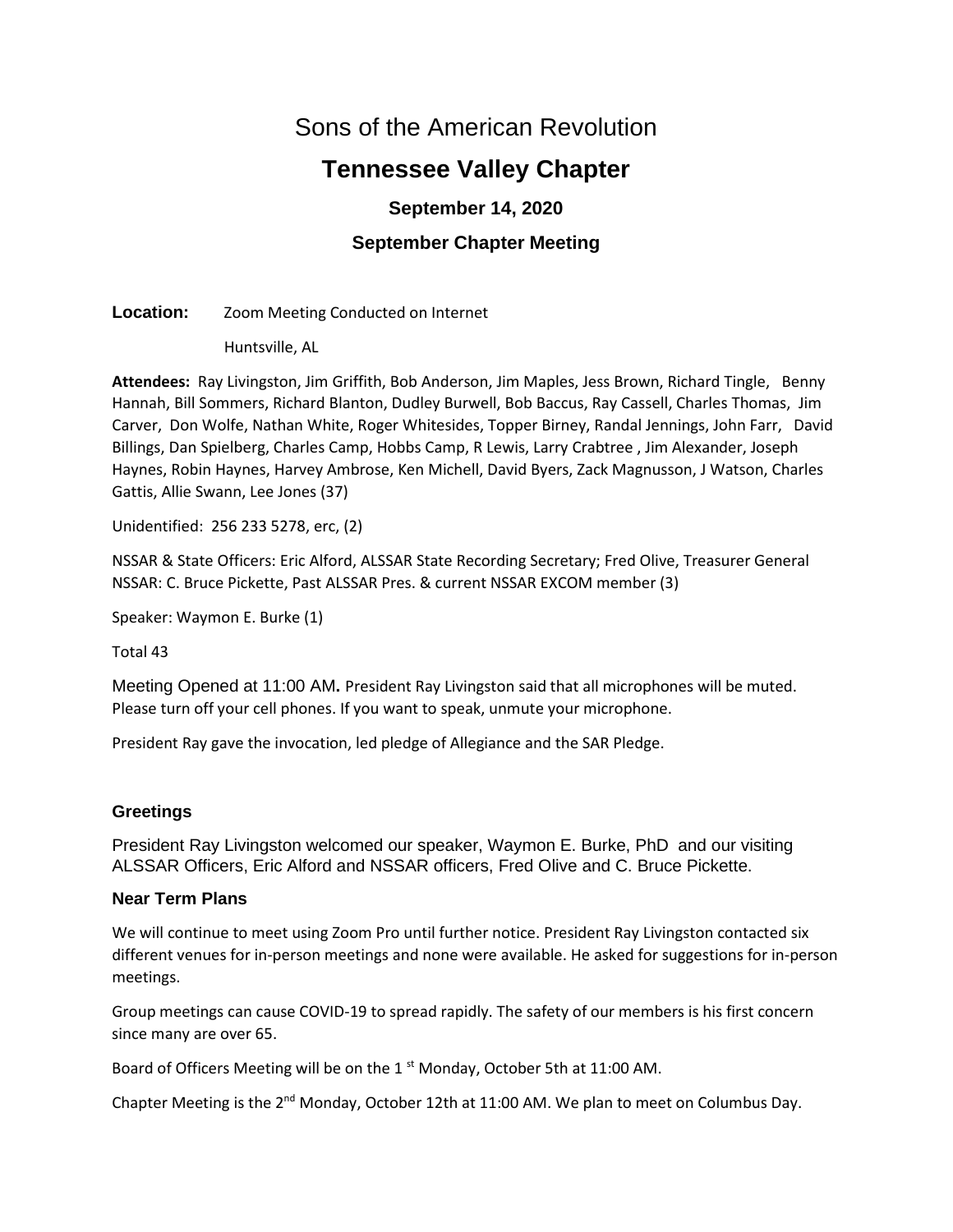When we start meeting in person, we will continue to use Zoom Pro at these meetings for our members that can not attend in person and for those that are out of town.

# **PROGRAM**

Our speaker was Waymon E. Burke, PhD Instructor of History at Calhoun Community College, Real Estate Business owner and local TV commentator. He spoke on "The Declaration of Independence, A Promissory Come Due". A copy of his presentation will be posted on our Website.

# **Old Business**

The minutes from our meeting on 8/10/2020 have been posted for two weeks. There were no comments or questions about the minutes. The minutes were approved as posted.

Vice Chairs are stilled needed for several Committees. Please select a person to be Vice Chair.

The SOP's for Committee Chairs and Vice Chairs are currently being evaluated. After evaluation of SOP's is completed, they will be printed and used.

President Ray is working with the Huntsville Library about using Memorial Donation to purchase books about the American Revolution.

# **Inductions/Supplementals**

The following New Members were inducted: Joseph Scott Haynes- Patriot George Sparkman

Gideon Haston Haynes – Patriot George Sparkman

James Harvey Ambrose – Patriot Thomas Stanford

#### **Presidents Report**

This is the  $12<sup>th</sup>$  official TVCSAR meeting which includes both BOO and Chapter meetings held using Zoom. COVID has changed our way we hold meetings. Zoom allows us to continue to function. COVID is impacting our ability to conduct training in Schools and may limit the number of students that will be involved in various contest.

Pres. Ray Livingston reminded us that Patriot Day was September 11<sup>th</sup>, Constitution day is Sept. 17<sup>th</sup> and Constitution Week is September  $17-23$ <sup>rd</sup>. He thanks our members and officers for their continuing volunteer efforts during this difficult year.

DAR and CAR will provide support for Patriot grave markings. The CAR groups are the John Hunt Society in Huntsville and Captain John Farrar Society in Athens.

NSSAR encourages all officers and Committee members to take the online NSSAR Youth Protection Training available online. If you have contact with Youth, please be sure to take the training and follow the procedures provided.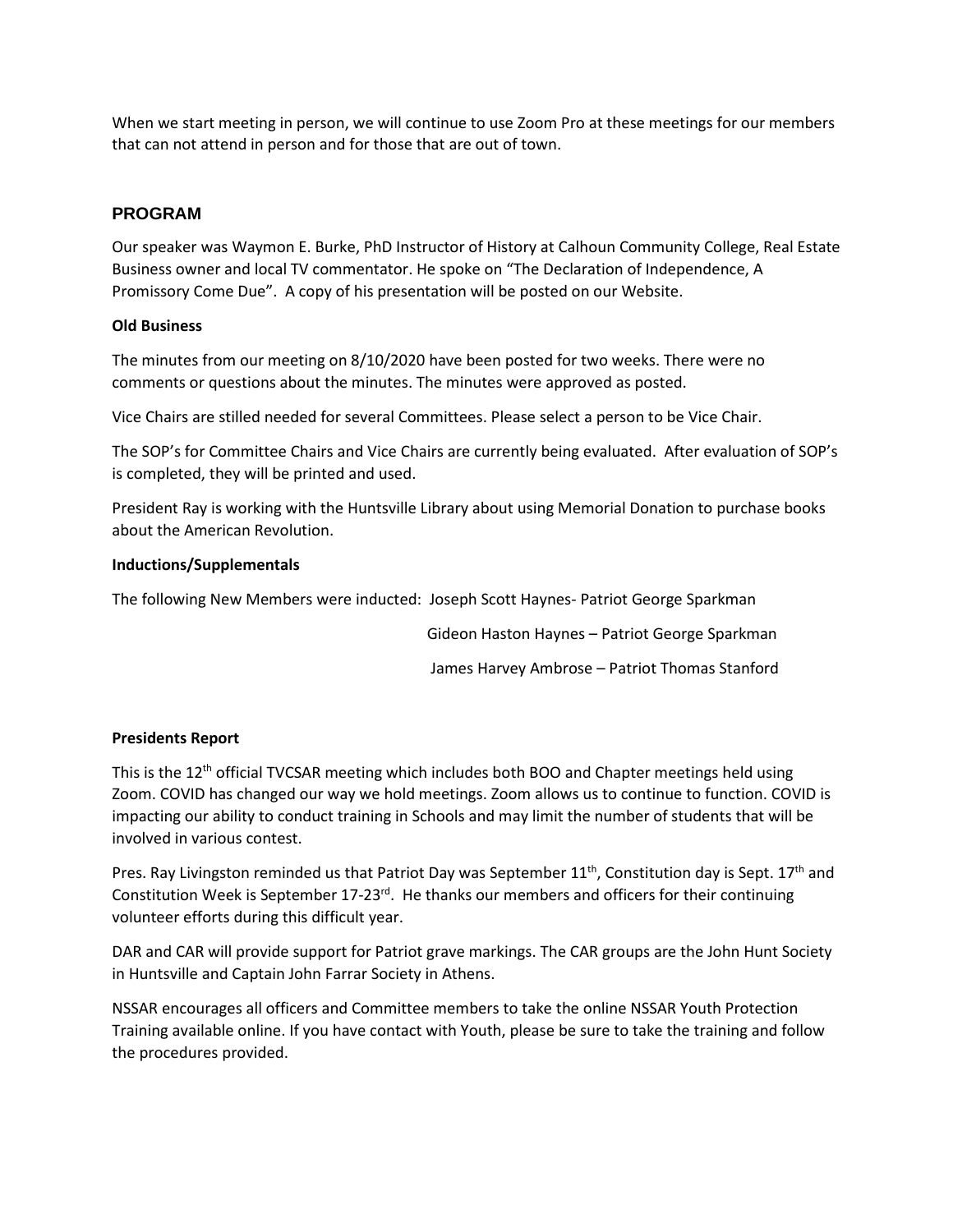Awards for the President's Volunteer Service Award, the Lafayette Volunteer Service Award, and the Color Guard are expected. If you are doing volunteer work for SAR or other groups and have records on you hours worked, please contact President Ray Livingston.

TVCSAR Video production will begin on Sept.  $17<sup>th</sup>$  at Lamar Advertising. We will video the presentation of awards to Lamar Advertising. A Video will be taken when Awards are presented to WLRH.

#### **Mission of the Sons of the American Revolution**

The three primary activities of SAR are: to be patriotic, historical, and educational. To maintain our democratic form of government, we work to foster true patriotism and work to maintain our institutions of American Freedom.

#### **Officer Reports**

# **Vice President** -Benny Hannah

Benny reported that he is continuing to work on getting nominations for persons eligible for Public Serivce and Heroism awards.

# **Corresponding Secretary** – Jim Maples

Please send pictures and information on your activities to go on the website.

# **Recording Secretary** – Dudley Burwell

Reported that he has prepared a bio for Richard Johnson and Jacob Caulk.

#### **Registrar**- Ray Cassell

Reported that he has 30 open applications, 6 have been mailed to ALSSAR, 2 are being reviewed at NSSAR and 7 have been approved. We inducted 3 at our meeting today. Six (6) SAR Supplemental Applications have been mailed to ALSSAR, seven (7) are in review at NSSAR. Four Supplemental Applications have been approved and six were given out at the last meeting.

Patriot Research System. TVCSAR has 98.5% of the members linked to Patriots, 92.3% of the Patriot lineage entered, and out of 660 applications, there are 10 missing. This is better that the National SAR at 92.3%, 50.1% and 119,248 with 612 missing. The ALSSAR numbers are 72.6%, 26.2% and 4202 with 19 missing.

#### **Treasurer** – Randal Jennings

We have \$9370 in the checking account and \$9352 in the money market.

#### **Historian Report –** Jim Alexander

Continues to record reports of activities.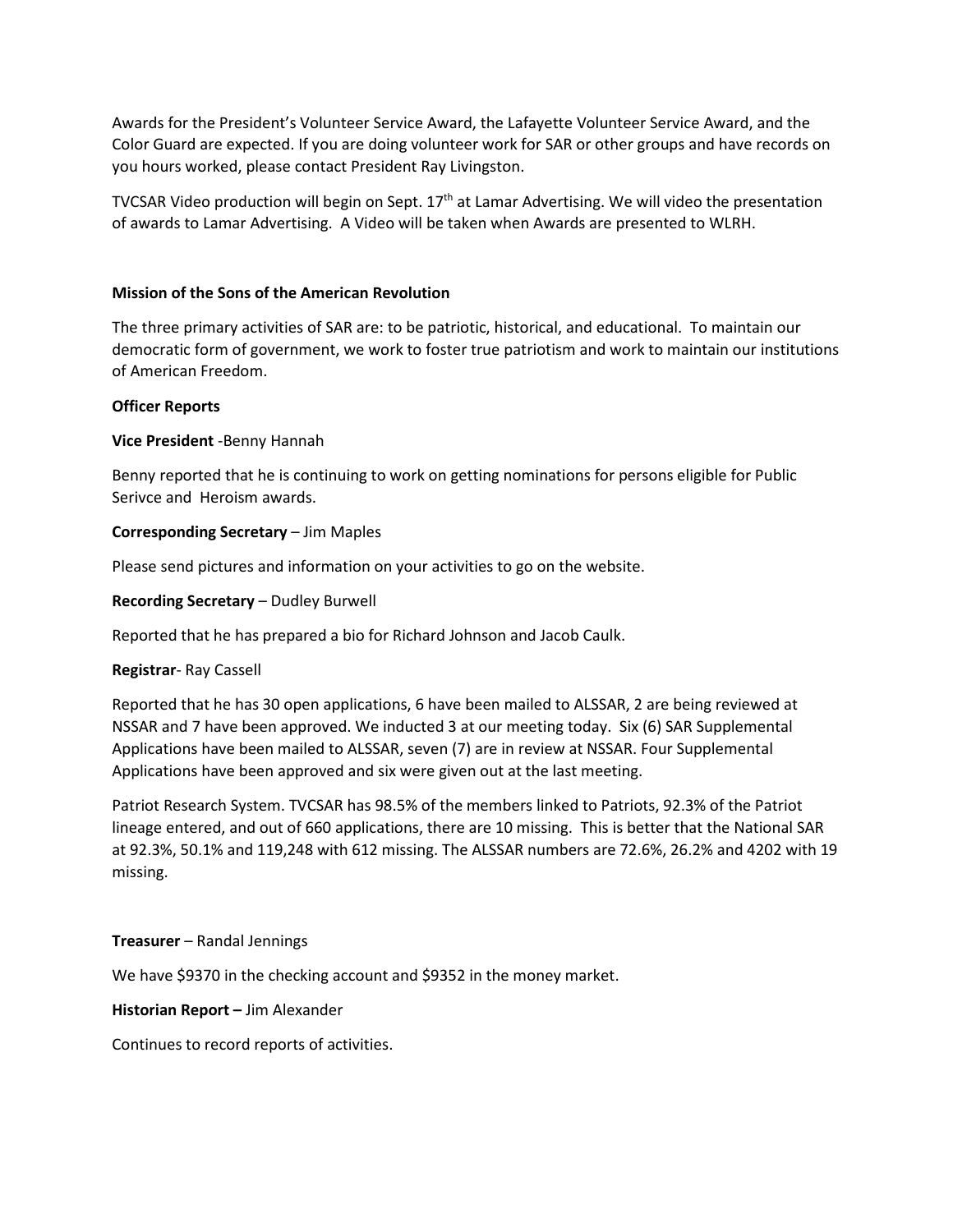#### **Chancellor Report –** Richard Tingle

Is reviewing video from Jim Griffith for copywrite problems.

**Genealogist Report –** Bill Sommers

No Report.

**Chaplain Report –** James Henderson

No Report not present.

#### **NSSAR/ALSSAR COMMENTS –**

Bob Anderson- EXCOM

Asked everyone to go online and look at the new NSSAR logo choices. Let him know which one you like. Also reported that TVCSAR student won an Honorable mention in the Poster contest.

The Cincinnati Chapter of SAR won the Americanism award.

Bruce Pickette- EXCOM

Talked briefly about possible changes in the way SAR and local dues maybe handled in the future.

#### **Committee Reports**

#### **Public Relations**

**LAMAR** Advertising Certificates of Appreciation. Two for individuals and one Corporate

Sept. 17 at 2:00 PM (Livingston, Hannah, Brown, Griffith, Jennings, Maples and Burwell)

**Constitution** Lapel Pins- Constitution Day, Sept. 17

Mayor Tommy Battle, City of Huntsville, Sept. 17 at 11:00 AM

Mayor Paul Finley, City of Madison, Sept 16 at 4:00 PM

(Livingston, Hannah, Brown, Jennings)

**WLRH** Certificate of Appreciation for PSA support Sept 24 at 1:00 PM

(Livingston, Hannah, Brown, Griffith, Jennings, Maples, Burwell)

#### **Grave Markings**

Patriot Jacob Caulk, Mt Paran Cemetery. Descendant is Kathryn Vernor.

Patriot Richard Johnson, Chambless-Byrne Cemetery Descendant is Karen Gilliam Andress.

Patriot Henry Harless, Sr. Belleview Cemetery, Descendant is Virginia Harless Cook and Fred Olive (Twickenham Chapter of DAR) Color Guard Event.

The dates are not set but hope to mark in October.